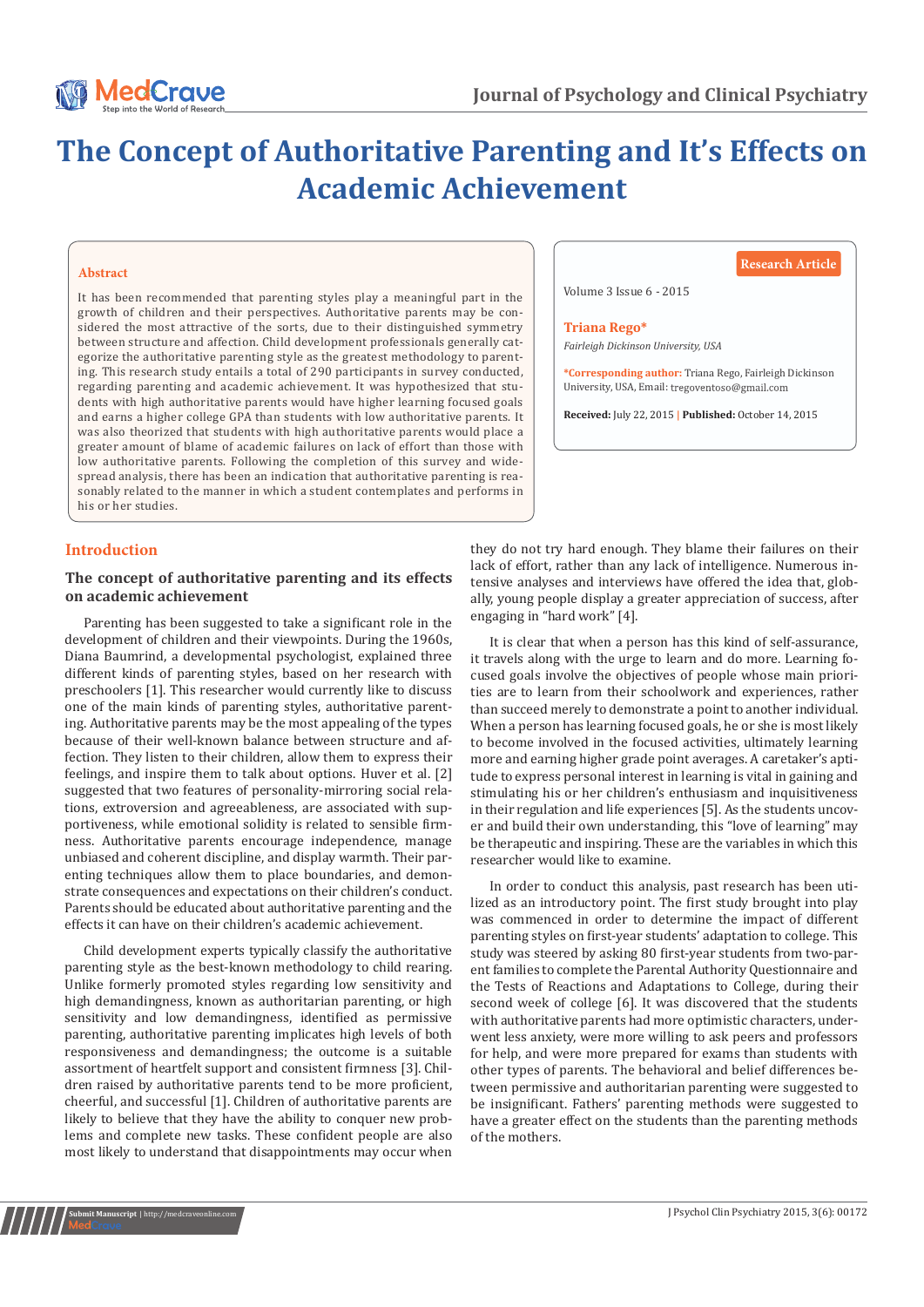The information presented can be rather valuable, especially since it explains the mistakes in so many earlier studies, which suggested that a mother's love had a greater effect than a father's love, on child development. Young, Miller, Norton, and Hill (1995) found that apparent paternal love and caring was just as foretelling, of children's life gratifications and sense of well being, as maternal love and caring, if not more [7]. Studies regarding fathers are even starting to explain substance abuse, psychopathology, depression, behavior issues, and borderline personality disorder [8]. The results of this past research take great emphasis on the idea that students with authoritative parents are more likely to make their college studies a top priority, while attaining less stress and negativity, than students with authoritarian and permissive parents. With a positive outlook on life, students are well aware that they can achieve great success with the right amount of effort.

Further exploration took place, in order to discover a bond between authoritative parenting and the blame of academic failures on lack of effort. The purpose of this article, Academic Achievement in an Age of Irresponsibility, is to support the notion that the failure of parents to allow their children to take responsibility for their actions, ultimately, points the children into very irresponsible directions. These children may unfortunately continue to blame others for their mistakes, ultimately causing them to continue to make poor choices as adults. Moreover, modifications in particular parenting types are related to shifts in juvenile delinquency, most notably the changes categorized by a decline in responsiveness or an rise or drop in demandingness; This adequately describes authoritarian parents [9]. Overly permissive parents, who "baby" their children, rather than providing them with clear and consistent guidelines, may eventually lead them to a very unsuccessful future.

The aforementioned article discusses the perception that contemporary American culture has begun to protect children from the consequences of their own actions by raising them to be responsible for their own actions. Rather than helping students with their schoolwork, more parents and teachers are providing the kids with independence and being more authoritative. This act is becoming known as "good parenting" [10]. The study suggests instructors begin to reflect on the new tendency for students to show carelessness and very little determination in the face of academic difficulty. Parents and teachers are recommended to permit their children and students to do things on their own and fail at times; if not, they may continue depend on others and never excel.

A beneficial approach to success is to focus on goals that involve your own learning, rather than demonstrating your worth to others. After some research, an article on undergraduate students' goal orientations and their relationship to perceive parenting styles supported the information in this research article, regarding the connection between learning focused goals and authoritative parenting. The purpose of this study was to observe the connections among the three parenting styles and the mastery and functioning goal orientations of undergraduate college students. Parent educational accomplishment and parent involvement were also included in the analysis for the purposes of controlling the effects of these variables on student goal direction. The study involved of 311 undergraduate students, who were currently taking teaching or psychology courses.

The first goal has been labeled a mastery goal, learning goal, or task involved. Students who are concerned with mastery goals enjoy learning new abilities and cultivating their knowledge and proficiency. The second is a functioning goal or personality involved. Students with performance goals are more apprehensive about demonstrating their ability or avoiding negative rulings of their capability. Students with authoritative parents were found to be more likely to have mastery goal behaviors, such as independence, the inclination to try new things, the ability to enjoy school and work, and intrinsic motivation, than students with other kinds of parents [11].

If authoritative parenting is related to a higher GPA in college, then a student with high authoritative parents will be most likely to earn a higher GPA in college than those with low authoritative parents. If authoritative parenting is associated to learning focused goals, then a student with high authoritative parents will be most likely to have greater learning focused goals than those with low authoritative parents. If authoritative parenting is related to the amount of blame of academic failures a student places on lack of effort, then a student with high authoritative parents will be most likely to place a higher amount of blame of academic failures on lack of effort.

# **Method**

#### **Participants**

There were a total of 290 participants in the survey conducted, regarding parenting and academic achievement. Of the participants, 257 were females, a total of 88.6%, while 33 of the participants were males, equaling 11.4%. The participants varied from 18 to 37 years of age. The average age of the participants who partook in this survey was 20.35. A small 1.4% of the group was solely Arab, and 9.3% were solely Asian/Pacific Islander. Of the participants, 17.6% were only Black/African American, and the majority of them were just Hispanic or Latino, at a great 29.0%. 27.6% of them were White/Caucasian, and 4.8% of the group identified themselves as an unlisted race. Of the group, 8.7% of the participants identified themselves as multiracial, or coming from more than one race.

#### **Measures**

The survey at hand is made up of multiple-choice questions. A total of 38, out of the 290 participants, failed to answer questions relating to college GPA. A total of 2 students failed to answer questions related to learning focused goals, while a total of 2 students failed to answer questions related to the blame of failure on lack of effort. Some of the questions provide very specific yes or no answers or direct responses, such as races or precise numbers; others may consist of a range of numbers or diverse responses.

The distinct responses included in Sections 2, 3, and 4, which hold the questions about parenting, are as follows: "Not true at all", "slightly true", "moderately true", or "extremely true". Other responses in these sections include: "Very like", "moderately like", "moderately unlike", "very unlike", or "check this box, if you do not want to provide an answer to this question". The remainder of these retorts include: "Strongly disagree", "disagree", "sort of disagree", "neither agree nor disagree", "sort of agree", "agree", and "strongly agree". An example of one of the statements, regard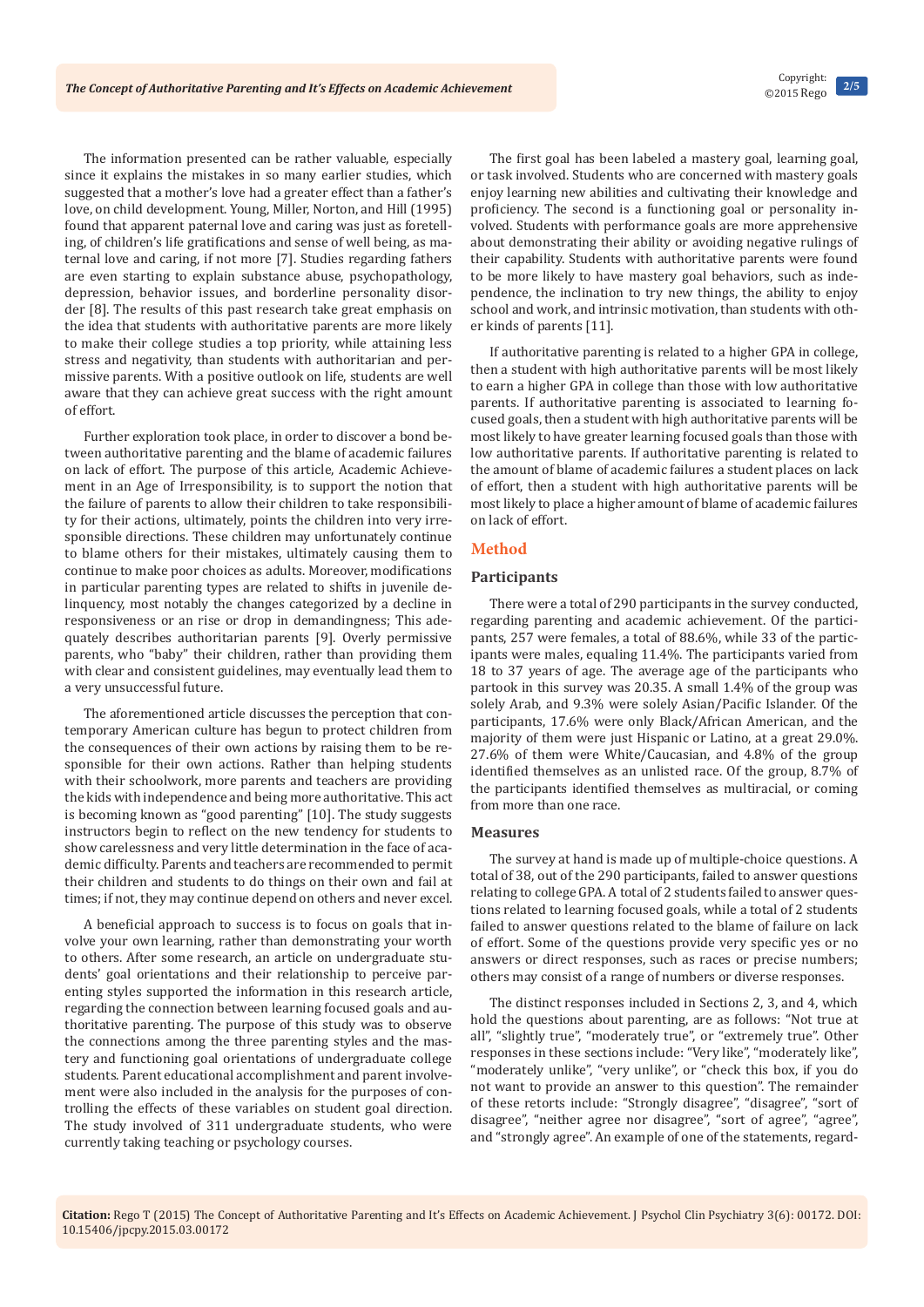ing type of parenting, is "My mother appeared to understand my problems and worries." The answers ranged on a 1 to 4 scale, with "very like" as the first point and "very unlike" as the fourth point. A question in Section 1 reads, "What is your current overall college GPA?". The answers were arranged on a 1 to 7 scale with "less than 1.5" as the first point and "4.0" as the seventh point.

In Section 5, questions 1 through 4 assess the learning focused goals of the participants, providing them with statements, such as "I prefer challenging and difficult classes, so that I'll learn a great deal." The answers ranged on a 1 to 7 point scale, with "strongly agree" as the first point and "strongly disagree" as the seventh point. In Section 5, questions 16 and 17 assess the blame of academic failures on lack of effort, providing them with answers that range on a 1 to 7 point scale, with "strongly disagree" as the first point and "strongly agree" as the seventh point. The two statements read: "I can perform any school task, if someone tells me the right way to do it" and "Failing a task at school is usually caused by applying an incorrect strategy."

## **Procedure**

The study involved in this research included 89 multiple-choice questions, within six sections on an online survey. The survey was available on a private university's Sona system, offered to students in Psychology courses, who may have been interested in participating. A participant would not be able to partake in the survey without Internet access. The minimum duration that a student took to focus on the effect of parenting and academic achievement was 8 minutes, while the maximum was 58 minutes. The mean duration of the study was 14.34 minutes.

### **Results**

An independent samples *t*-test was conducted to compare the college GPA of students that have high authoritative parents and students that have low authoritative parents. It was hypothesized that students with high authoritative parents would earn a higher college GPA than students with low authoritative parents. There

was an adequate difference in the college GPA of students based on the authoritativeness of their parents  $(t(260) = -2.337, p < 0.05)$ . The results indicate that there are distinctions in students' college GPAs based on the authoritativeness of their parents. Specifically, students with high authoritative parents earned moderately higher college GPAs ( $M = 5.11$ , SD = 0.773) than students with low authoritative parents ( $M = 4.89$ , SD = 0.796).

An independent samples *t*-test was conducted to compare the learning focused goals of students that have high authoritative parents and students that have low authoritative parents. It was hypothesized that students with high authoritative parents would have greater learning focused goals than students with low authoritative parents. There was a substantial difference in the learning focused goals of students based on the authoritativeness of their parents (*t* (286) = -2.796, *p*<.05). The results indicate that there are differences in learning focused goals based on the authoritativeness of their parents. Unambiguously, the students with high authoritative parents had greater learning focused goals ( $M = 23.77$ ,  $SD = 5.708$ ) than the students with low authoritative parents ( $M = 21.93$ ,  $SD = 5.466$ ).

An independent samples *t*-test was conducted to compare the amount of blame of academic failures, placed on lack of effort, by students that have high authoritative parents and students that have low authoritative parents. It was hypothesized that students with high authoritative parents would place a greater amount of blame of academic failures on lack of effort than students with low authoritative parents. There was a substantial difference in the amount of blame of academic failures placed on lack of effort by students, based on the authoritativeness of their parents (*t*  $(286) = -2.142$ ,  $p < .05$ ). The results indicate that there are differences in the amount of blame of academic failures placed on lack of effort by students, based on the authoritativeness of their parents. In detail, the students with high authoritative parents placed a greater amount of blame of academic failures on lack of effort  $(M = 11.00, DF = 1.537)$  than the students with low authoritative parents (M = 10.54, DF = 2.018) (Table 1).

**Table 1:** Descriptive Statistics for Authoritative Parenting and its Effects on Academic Achievement.

| <b>Low Authoritativ</b>          |                  |         | <b>High Authoritative</b> |       |         |          |       |
|----------------------------------|------------------|---------|---------------------------|-------|---------|----------|-------|
| Factor                           | $\boldsymbol{n}$ | M       | (SD)                      | n     | M       | (SD)     | tp    |
| College GPA                      | 1484.89          | (0.796) | 114                       | 5.11  | (0.773) | $-2.337$ | 0.020 |
| Learning Focused Goals 160       | 21.93            | (5.466) | 128                       | 23.77 | (5.078) | $-2.796$ | 0.006 |
| Blame of Academic Failure<br>160 | 10.54            | (2.018) | 128                       | 11.00 | (1.537) | $-2.142$ | 0.033 |
| On Lack of Effort                |                  |         |                           |       |         |          |       |

# **Discussion**

Following the completion of this survey and widespread analysis, there has been an indication that authoritative parenting is moderately related to the manner in which a student contemplates and performs in his or her studies. It has been suggested that, if a child grows up with an authoritative parent, he or she will most likely blame failure on his or her own shortage of effort, rather than lack of intelligence. The student's goals will most likely be based on learning, rather than demonstrating his or her own intelligence or worth to another person. Authoritative parenting may affect a student's scholarly mindset, as well as his or her

grade point average in college. It has been theorized that parenting styles control the bonds among parenting exercises, achievement, and conduct; Furthermore, behavioral control amplified the rapport between home-based involvement and suitable school performance [12].

In regards to the first literary review, presented earlier in this research article, the impact of different parenting styles, concerning first-year students' adaptation to college, supports the relationship between college GPA and authoritative parenting, analyzed in this study. This study suggests that students with high authoritative parents have a moderately greater likelihood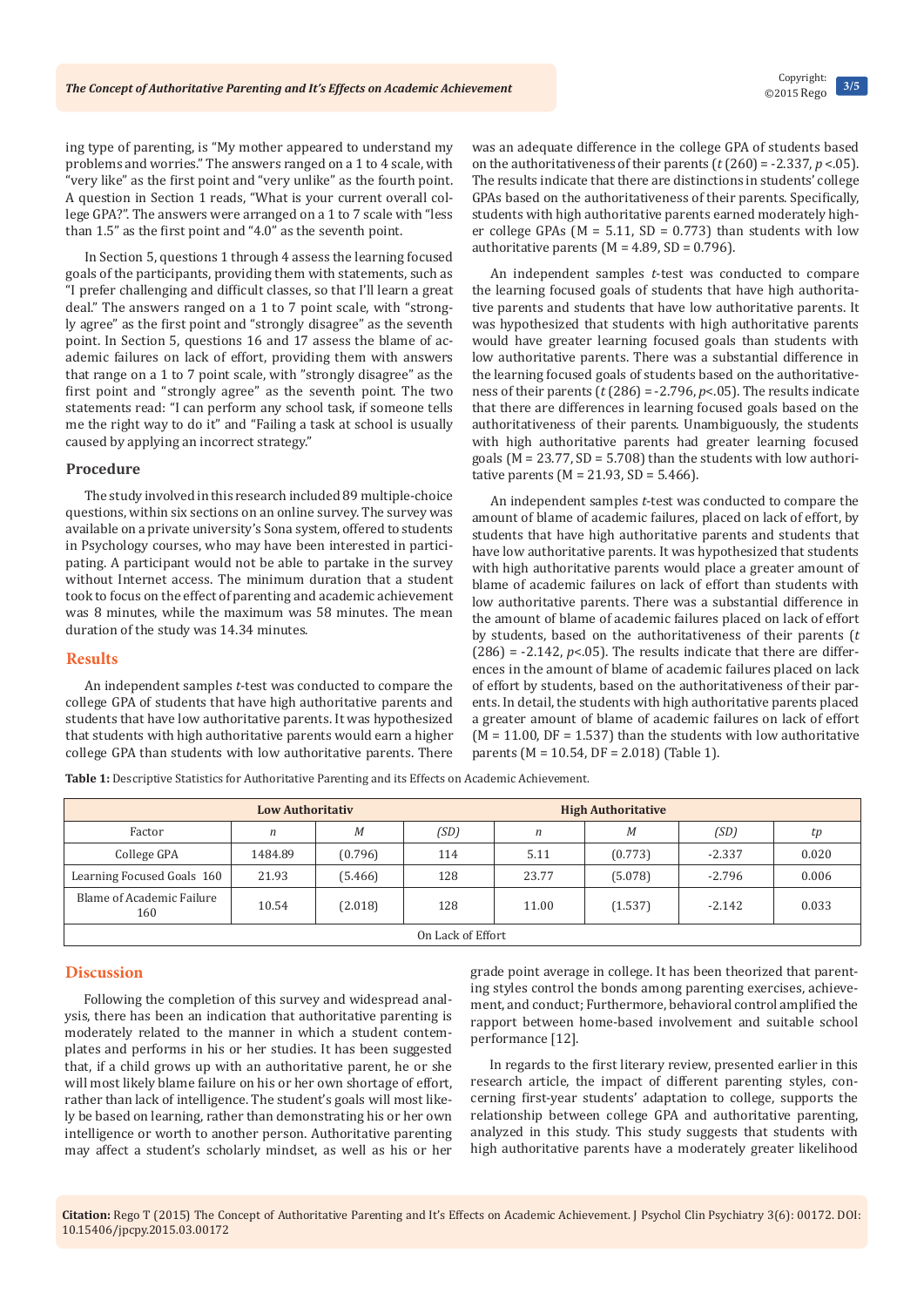to attain high college GPAs than students with other types of parents. Past research proposed that different parenting styles have helped to extend the growth of students' personalities and nature [6]. It also provided the support that these individual characteristics, eventually, influence and may be represented through the students' preliminary adjustment to college. After an time-consuming study, [13] Hoover discusses students' reactions to parental involvement on campus by suggesting that they essentially view this immersion as "more of a help than a headache". Certain representatives suppose schools should involve parents, predominantly those who did not attend universities themselves, on a more extensive basis. The latest National Survey of Student Engagement indicates engaged parents may help their children achieve [13]. Ultimately, students with high authoritative and plugged-in, parents have been suggested to hold a greater likelihood of optimistic attitudes and well adjustment to college, possibly leading them to higher GPAs. This information has been supported through this examination, due to the reasonable connection between high authoritative parents and the high college GPAs of students.

On the topic of academic achievement, past research of this accomplishment in an age of irresponsibility supports the information provided in this research paper, regarding the connection between authoritative parenting and the blame of academic failures on lack of effort. Students with high authoritative parents are more likely to blame their own lack of effort on their failures, rather than other people or causes. This is because authoritative parents have a beneficial balance between strictness and nurturing. They give their children guidance, but also give them the independence to learn and work on their own. Past research, which educates us on the matter of the "stress of "No Child Left Behind", cannot be understood, as parents or teachers pick a child up and carry him or her, every time he or she falls [10]. Authoritative parents serve as role models, by providing steady rules and nurturing their children, while also letting their 'baby birds' fly on their own. The findings insist that children, who are constantly dependent on their caretakers and get everything done for them, without any consequences for their actions, tend to blame others or their own intelligence for their failures. They do not have any sense of responsibility or confidence, which may, unfortunately, cause them to difficulty when attempting to stand their ground or function as an autonomous person.

The outcomes of confidence and autonomy can help a student to form beneficial goals in life. In regards to the third literary review previously presented in this research paper, the impact of undergraduate students' goal focuses and their relationship to apparent parenting styles supports the relationship between authoritative parenting and learning focused goals, analyzed in this study. The study highlighted in this research article suggests that students with high authoritative parents are more likely to have learning focused than students with other types of parents. Past research proposed that the relationship between a mother's authoritativeness and mastery orientation has a greater impact on girls than it does boys [11]. This information displays a great connection to the material provided in this research article, due to fact that the significance of this analysis is based on a majority of female participants. Past research also suggests that a mother's authoritativeness in the home may also be more prominent in the expansion of the self-esteem of females, rather than boys. Maternal comfort has been implied to cause a more significant rise in the connection between maternal school-based involvement and children's achievement in girls, rather than boys [12].

As implied initially, the effects of the manner in which an individual decides to parent his or her children may help to form a child's outlook on life, primarily when it comes to education and their academic achievement. Parents should be educated on the findings of this study, so that they may learn to find a "happy medium", when it comes to their nurturing methods. They may learn to provide disciplinary rules for their children, while also showing them the love and support necessary, to assist in the development of their self-images. The information provided in this research article can be used in order to educate all foster and adoptive parents, before they begin their duties as surrogate caretakers. Of the approximately 500,000 children in the U.S. who are presently being aided by the foster care system, infants and toddlers make up the largest part; Although these darlings, who are inclined to spend the longest time in the system, are at the utmost risk for physical and mental well being, as well as developmental concerns, slight research has been steered to discover their experiences and developmental aftermaths [14]. Puig [14] described a study in which "birth relatives and foster relatives of several generations integrate Early Intervention amenities to help a toddler living within the foster care system". The foster system could unquestionably benefit from this knowledge and positively even provide a better name for its self. It is in my belief that the information also would be highly useful for parents, who choose to learn how the treatment inflicted upon their children can affect them indefinitely.

There were some limitations in the analysis involving the particular topic at hand, diversity of students, and location of the study. When it comes to discussing family and personal matters, many individuals seem to feel uncomfortable. Although some students may have indicated that their parents are authoritative, this information could be fabricated and untruthful. Another limitation was the lack of variety amongst the genders of the participants. Out of 290 participants, merely 33 of them were males, ultimately causing this study's results to exclusively be truthful about females. Additional limitations, involving the location and diversity of the study, include the fact that the survey was only available to participants online, on Fairleigh Dickinson University's Sona Systems website; therefore, the participants needed to have Internet access. In order to take this survey, a student was required to be taking a Psychology course at Fairleigh Dickinson University, ultimately not leaving much room for variety in this analysis.

With the scrutinized information specified in this research paper, individuals could make an effort to find out more on the topic of authoritative parenting related to college GPA, learning focused goals, and effort failure. A beneficial way to further analyze this research would be to conduct a study, involving adults who have already completed their education. Does past authoritative parenting ultimately affect an adult's future in his or her career or relationships? Do these students grow up to parent similarly to the way they were raised? For instance, researchers have frequently contemplated the widely accepted belief that abused children are likely to become abusive parents [15]. This information could be further questioned and possibly supported by the inquiry of the

**Citation:** Rego T (2015) The Concept of Authoritative Parenting and It's Effects on Academic Achievement. J Psychol Clin Psychiatry 3(6): 00172. DOI: [10.15406/jpcpy.2015.03.00172](http://dx.doi.org/10.15406/jpcpy.2015.03.00172

)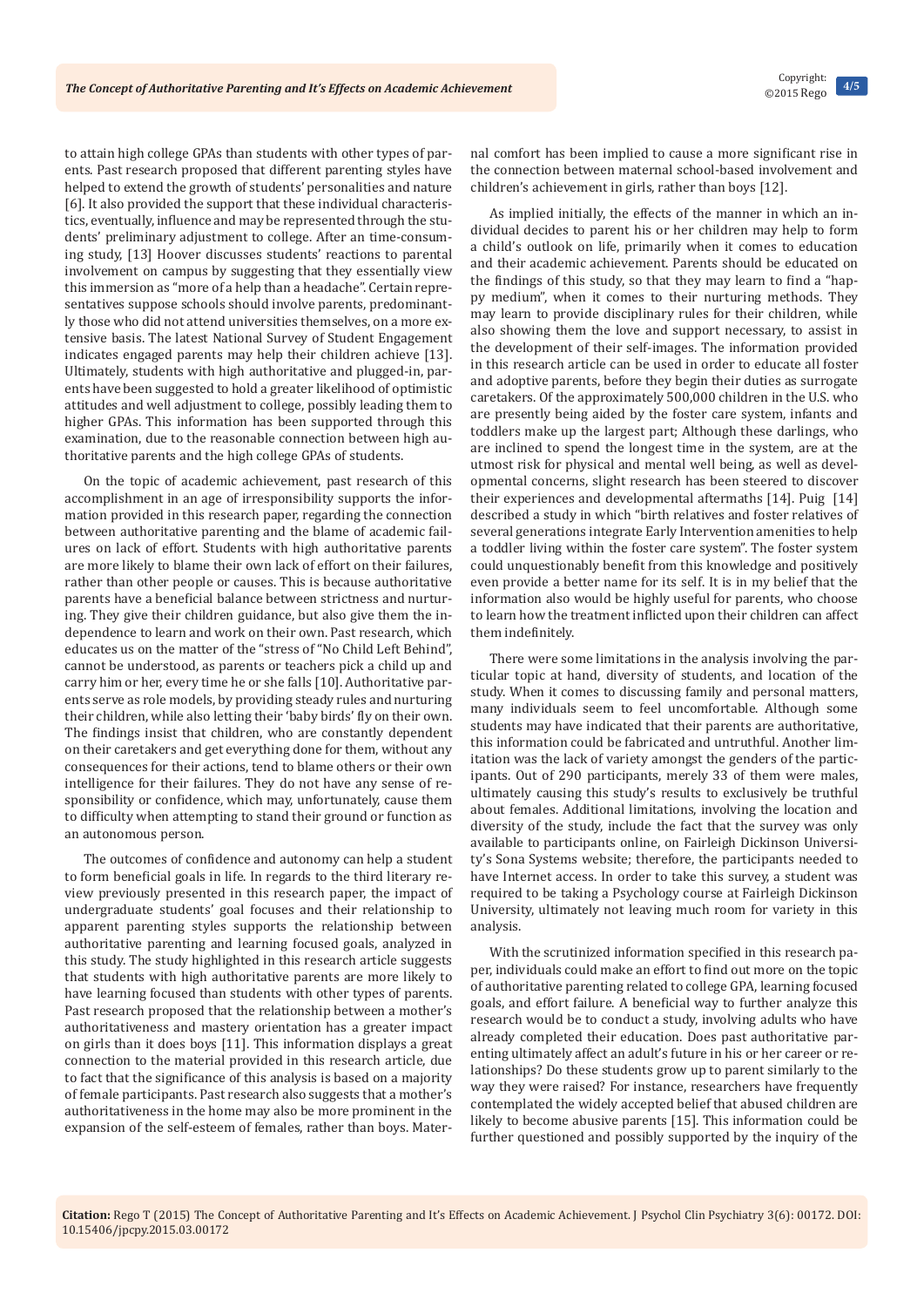parenting methods employed on these children and their future adult-selves.

Additional future questions that would be suitable to be answered would be whether or not the complicated factors, such as the strictly online examination and lack of male participants, affected the outcome of the study presented in this research article. Research conducted by Stright & Yeo [12] suggested that the link between warmth and achievement was clearer for girls than boys, while the link between home-based school involvement and achievement was stronger for boys than for girls. If the outcome is positively correlated, the information can be used to inform parents about the affiliation between their parenting techniques and their child's overall future. School-focused parenting exercises may predict success and behavior after amending parenting styles [12].

It has come to my attention that the information in this study, relating authoritative parenting to the academic achievements of children, may be rather expedient to parents, who wish to increase their child's probability of having a successful future. Since authoritative parents act as role models and display the same conducts that they anticipate from their children, the children are more likely to adopt these behaviors [1]. Castro et al. [16] conducted research which suggested that, collectively, parents' principles, conducts, and talents account for 37% of the adjustment in the emotion perception skills of children, even following the control of parent and child expressive precision. Their conclusions offer the significance of the family environment in the expansion of children's emotion perception ability in middle childhood and support accruing indications advocating imperative age-related changes in the link between parental emotion socialization and child emotional expansion [16]. As these parents display good emotional consideration and management, their children also learn to control their own sentiments and learn to understand those of others, as well. Authoritative parents provide their children with the consent to act individually, teaching the children that they are efficient enough to complete tasks on their own; this aids them in the adoption of high self-esteem and confidence.

Blaming academic failures on lack of effort infers that the student's self-esteem is most likely higher than a student who blames academic failures on lack intelligence. High self-esteem may offer an individual a positive mentality and the will to never give up. "Over more than a generation, the awareness that children need nurturance of a high self-esteem, in order to be developmentally vigorous, has had expansive recognition in Western psychology; The emphasis on self-esteem is an extension to the theory that comprehensive self-esteem is virtually tantamount to mental health [17]" It is in this researcher's belief that a high college GPA reasonably suggests that a student has attained much knowledge in the subject of his or her choice and has had the confidence to utilize that knowledge. Much like learning focused goals, this can

provide a student with a greater advantage in the job industry, which can ultimately decide the success of his or her career and future. Wouldn't parents and caretakers find it advantageous if they could determine their children's imminent success, simply by following the recommendations of authoritative parenting?.

#### **References**

- 1. [Cherry K \(2014\) What is authoritative parenting?. About Psychology.](http://psychology.about.com/od/childcare/f/authoritarian-parenting.htm)
- 2. [Huver R, Otten R, De Vries H, Engels R \(2010\) Personality and](http://www.ncbi.nlm.nih.gov/pubmed/19716597)  [Parenting Style in Parents of Adolescents. J Adolesc 33\(3\): 395-402.](http://www.ncbi.nlm.nih.gov/pubmed/19716597)
- 3. Larzelere R (2013) Authoritative Parenting: Synthesizing Nurturance and Discipline for Optimal Child Development In: Sheffield Morris A & Harrist A (Eds.), American Psychological Association, Washington D.C., USA, pp. 1-280.
- Mendick H, Allen K, Harvey L (2015) "We Can Get Everything We Want [if We Try Hard": Young People, Celebrity, Hard Work. British Journal of](http://www.tandfonline.com/doi/pdf/10.1080/00071005.2014.1002382)  [Educational Studies 63\(2\): 161-178.](http://www.tandfonline.com/doi/pdf/10.1080/00071005.2014.1002382)
- 5. [Penman J, Ellis B \(2009\) Regional Academics' Perceptions of the Love](http://files.eric.ed.gov/fulltext/EJ864436.pdf)  [of Learning and Its Importance for Their Students. Australian Journal](http://files.eric.ed.gov/fulltext/EJ864436.pdf)  [of Adult Learning 49\(1\): 148-168.](http://files.eric.ed.gov/fulltext/EJ864436.pdf)
- 6. [Smith GJ \(2006\) The impact of different parenting styles on first-year](http://eric.ed.gov/?q=authoritative%20parenting%20college%20gpa&ft=on&id=ED494313)  [college students' adaptation to college. Biennial Conference of the](http://eric.ed.gov/?q=authoritative%20parenting%20college%20gpa&ft=on&id=ED494313)  [Society for Research in Human Development 1-4.](http://eric.ed.gov/?q=authoritative%20parenting%20college%20gpa&ft=on&id=ED494313)
- 7. Rohner R (1998) Father Love and Child Development: History and Current Evidence. Psychological Science 157-161.
- 8. Bower B (1992) Same Family, Different Lives. Science New 376-378.
- 9. [Schroeder R, Mowen T \(2014\) Parenting Style Transitions and](http://yas.sagepub.com/content/early/2012/12/27/0044118X12469041)  [Delinquency. Youth & Society 46\(2\): 228-254.](http://yas.sagepub.com/content/early/2012/12/27/0044118X12469041)
- 10. [Dichele AM \(2006\) Academic achievement in an age of irresponsibility.](http://files.eric.ed.gov/fulltext/EJ795702.pdf)  [The Journal of Culture and Education 10\(1\) 29-33.](http://files.eric.ed.gov/fulltext/EJ795702.pdf)
- 11. [Gonzalez A, Greenwood G, Wenhsu J \(2001\) Undergraduate students.](http://www.freepatentsonline.com/article/College-Student-Journal/77399625.html)  [College Student Journal 35\(2\): 1-8.](http://www.freepatentsonline.com/article/College-Student-Journal/77399625.html)
- 12. [Stright A, Yeo K \(2014\) Maternal Parenting Styles, School Involvement,](http://psycnet.apa.org/index.cfm?fa=buy.optionToBuy&id=2013-29638-001)  [and Children's School Achievement and Conduct in Singapore. Journal](http://psycnet.apa.org/index.cfm?fa=buy.optionToBuy&id=2013-29638-001)  [of Educational Psychology 106\(1\): 301-314.](http://psycnet.apa.org/index.cfm?fa=buy.optionToBuy&id=2013-29638-001)
- 13. [Hoover E \(2008\) Surveys of Students Challenge "Helicopter Parent"](http://chronicle.com/article/Surveys-of-Students-Challenge/35553)  [Stereotypes. Chronicle of Higher Education 54\(21\): A22-A22.](http://chronicle.com/article/Surveys-of-Students-Challenge/35553)
- 14. [Puig V \(2013\) Re-Imagining Language, Culture, and Family in Foster](http://www.tandfonline.com/doi/abs/10.1080/03004430.2012.744987)  [Care. Early Child Development and Care 183\(11\): 1625-1645.](http://www.tandfonline.com/doi/abs/10.1080/03004430.2012.744987)
- 15. [Kaufman J, Zigler E \(1987\) Do abused children become abusive](http://www.ncbi.nlm.nih.gov/pubmed/3296775)  [parents? American Journal of Orthopsychiatry 57\(2\): 186-192.](http://www.ncbi.nlm.nih.gov/pubmed/3296775)
- 16. [Castro V, Halberstadt A, Lozada F, Craig A \(2015\) Parents' Emotion-](http://onlinelibrary.wiley.com/doi/10.1002/icd.1868/abstract)[Related Beliefs, Behaviours, and Skills Predict Children's Recognition](http://onlinelibrary.wiley.com/doi/10.1002/icd.1868/abstract)  [of Emotion. Infant and Child Development 24\(1\): 1-22.](http://onlinelibrary.wiley.com/doi/10.1002/icd.1868/abstract)
- 17. [Persinger J \(2012\) An Alternative to Self-Esteem: Fostering Self-](http://connection.ebscohost.com/c/articles/70871337/alternative-self-esteem-fostering-self-compassion-youth)[Compassion in Youth. Communique 40\(5\): p20.](http://connection.ebscohost.com/c/articles/70871337/alternative-self-esteem-fostering-self-compassion-youth)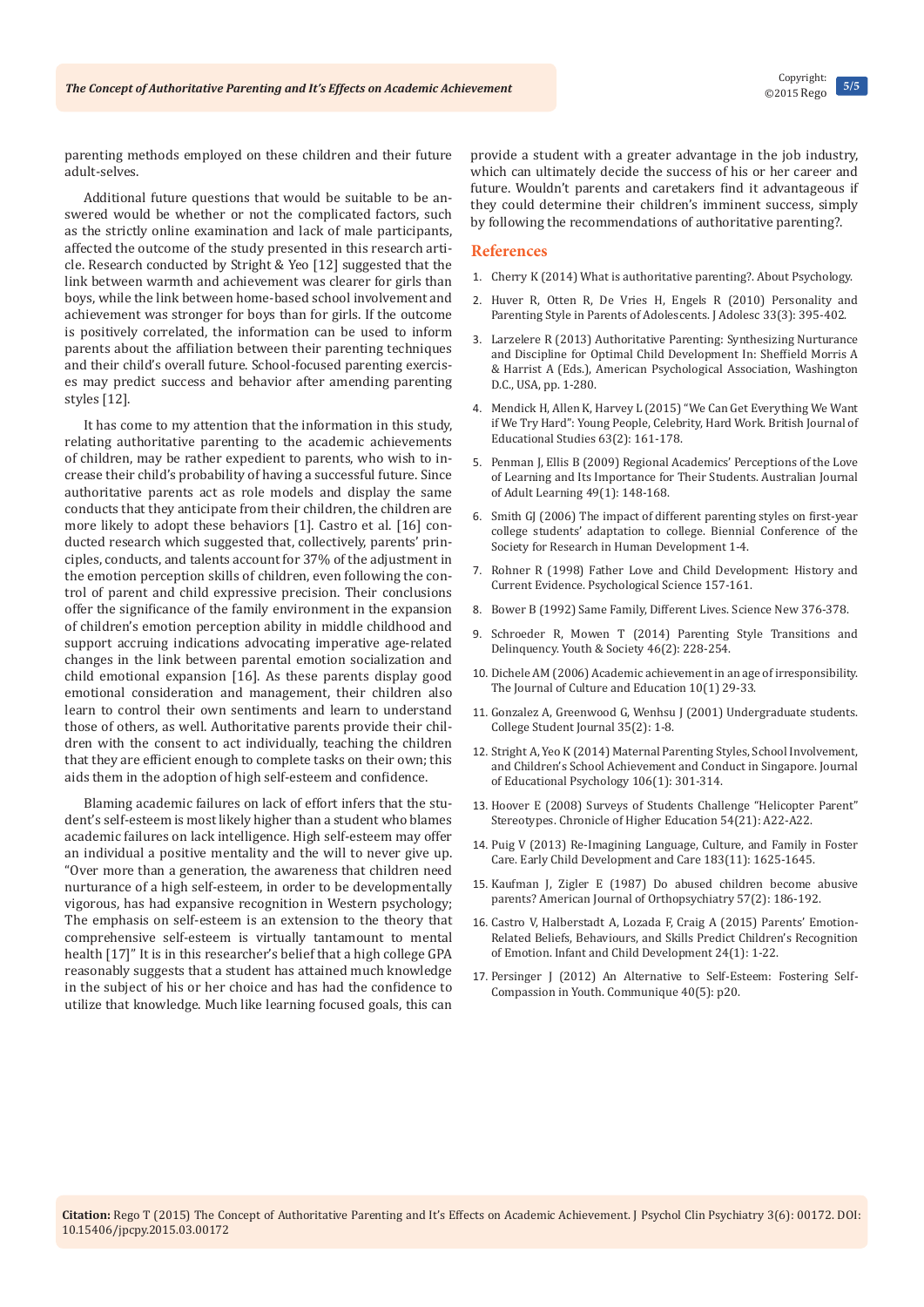